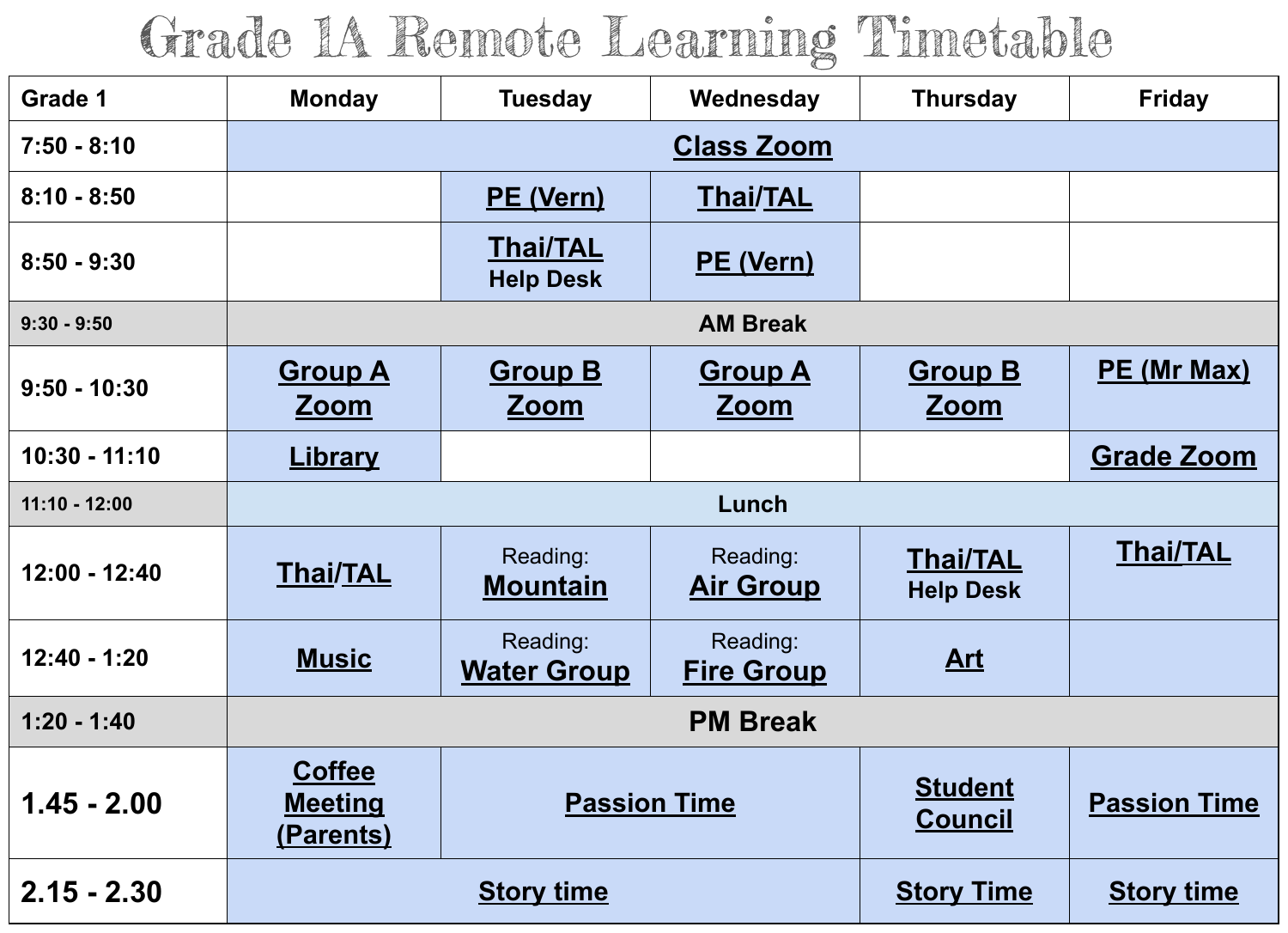## Grade 1B Remote Learning Timetable

| Grade 1         | Monday                                       | Tuesday                             | Wednesday                       | Thursday                            | Friday              |  |  |
|-----------------|----------------------------------------------|-------------------------------------|---------------------------------|-------------------------------------|---------------------|--|--|
| $7:50 - 8:10$   | <b>Class B Zoom</b>                          |                                     |                                 |                                     |                     |  |  |
| $8:10 - 8:50$   | Reading:<br><b>Tiger Group</b>               | <b>Music</b>                        | <b>Thai/TAL</b>                 | Reading:<br><b>Elephant</b>         |                     |  |  |
| $8:50 - 9:30$   |                                              | <b>Thai/TAL</b><br><b>Help Desk</b> | <b>Library</b>                  |                                     | PE (Mr Max)         |  |  |
| $9:30 - 9:50$   | <b>AM Break</b>                              |                                     |                                 |                                     |                     |  |  |
| $9:50 - 10:30$  | <b>Group A Zoom</b>                          | <b>Group B Zoom</b>                 | <b>Group A Zoom</b>             | <b>Group B Zoom</b>                 |                     |  |  |
| $10:30 - 11:10$ |                                              | <b>PE (Vern)</b>                    |                                 |                                     | <b>Grade Zoom</b>   |  |  |
| $11:10 - 12:00$ | Lunch                                        |                                     |                                 |                                     |                     |  |  |
| $12:00 - 12:40$ | <b>Thai/TAL</b>                              | Reading:<br><b>Gecko Group</b>      | Reading:<br><b>Gibbon Group</b> | <b>Thai/TAL</b><br><b>Help Desk</b> | <b>Thai/TAL</b>     |  |  |
| $12:40 - 1:20$  | Art                                          |                                     |                                 | PE (Vern)                           |                     |  |  |
| $1:20 - 1:40$   | <b>PM Break</b>                              |                                     |                                 |                                     |                     |  |  |
| $1.45 - 2.00$   | <b>Coffee</b><br><b>Meeting</b><br>(Parents) | <b>Passion Time</b>                 |                                 | <b>Student</b><br><b>Council</b>    | <b>Passion Time</b> |  |  |
| $2.15 - 2.30$   | <b>Story time</b>                            |                                     |                                 | <b>Story Time</b>                   | <b>Story time</b>   |  |  |